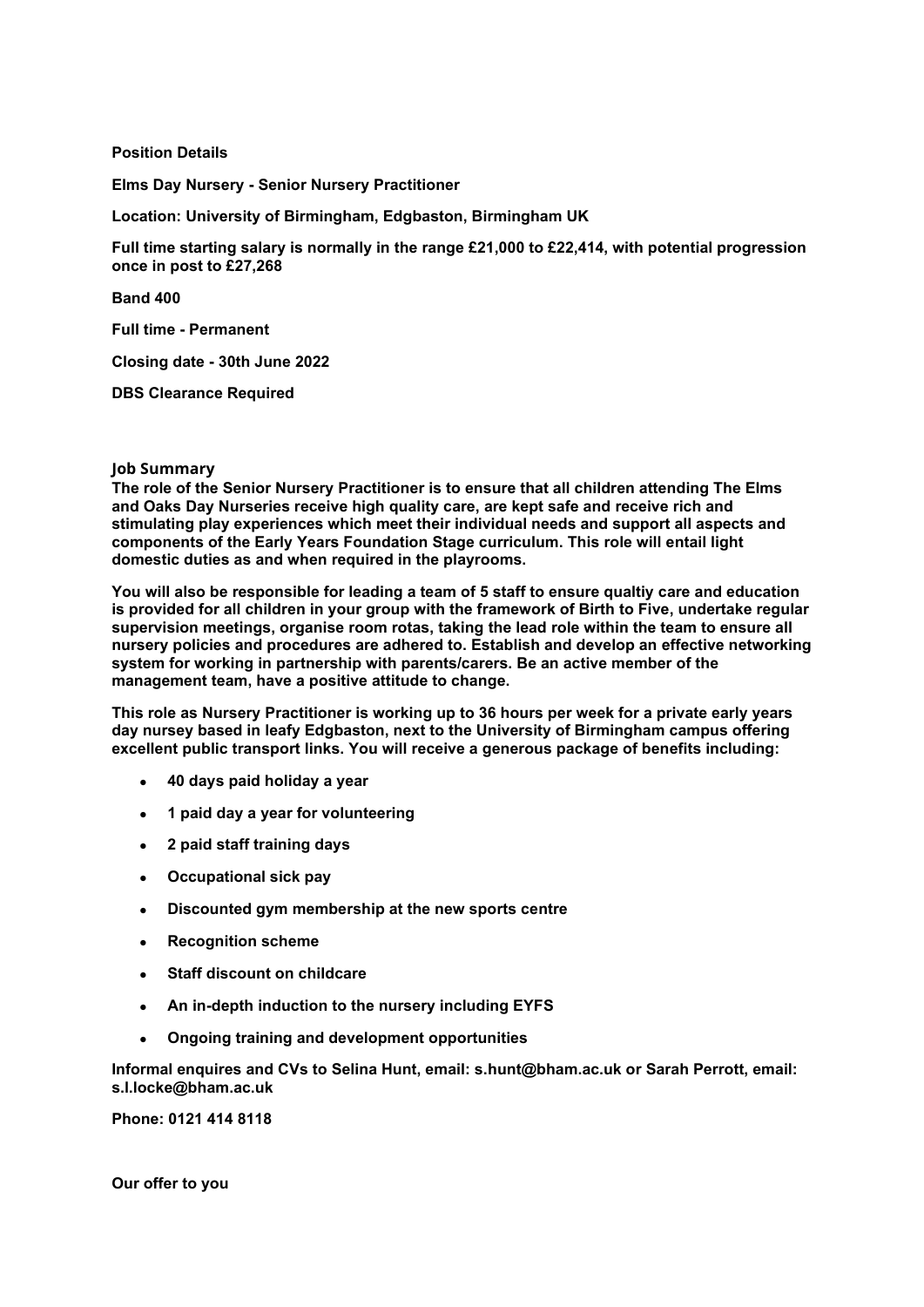**People are at the heart of what we are and do.** 

**The University of Birmingham is proud to have been a part of the City of Birmingham and the wider region for over 100 years, and we are equally proud to be recognised as a leading global university.  We want to attract talented people from across the city and beyond, support them to succeed, and celebrate their success.** 

**We are committed to helping the people who work here to develop through our sector-leading Birmingham Professional programme which provides all professional services staff with development opportunities and the encouragement to reach their full potential.  With almost 5,000 professional services jobs in a wide-range of functions in Edgbaston and in our campus in Dubai, there are plenty of opportunities for you to be able to develop your career at the University.** 

**We believe there is no such thing as a typical member of staff and that diversity is a source of strength that underpins the exchange of ideas, innovation, and debate.  We warmly welcome people from all backgrounds and are committed to fostering an inclusive environment where diversity is at the heart of who and what we are, and how we work.** 

**Supporting our people to achieve a healthy work/life balance is important both to our employees and to the success of the University and, depending on the role, we offer a variety of flexible working arrangements. We therefore welcome discussions on all forms of flexible working.**

**Find out more about the [benefits of working for the Universit](https://intranet.birmingham.ac.uk/hr/pay-and-reward/benefits/index.aspx)y of Birmingham** 

**On campus there is also a state-of-the-art sports centre with pool, shops, places to eat and drink, art gallery, museum, and botanical gardens.**

## **Main duties**

- **Provide high quality, positive care for children through social, emotional, educational and practical interaction, nurturing and guidance.**
- **Make sure the children are kept safe, are well, and that Child Protection Procedures are followed.**
- **Implement the key worker system to address the individual needs of each child, their family and carers.**
- **Observe and keep records of the activities and progress of children.**
- **Partner with parents/carers to keep them informed of their child's day and progress.**
- **Organise, maintain and ensure a clean, tidy, hygienic, safe, child-friendly environment.**
- **Supervise activities such as arts and craft, cooking, reading, music, outdoor and physical activities.**
- **Maintain toys and equipment.**
- **Feed babies and ensure the nutritional needs of children are met, complying with Food Safety Regulations.**
- **Change nappies and help children with potty/toilet training.**
- **Help children to learn social, emotional, numeracy, language and practical skills.**
- **Work with staff within the nursery to provide a high quality nursery service.**
- **Work with outside professional bodies or agencies as appropriate.**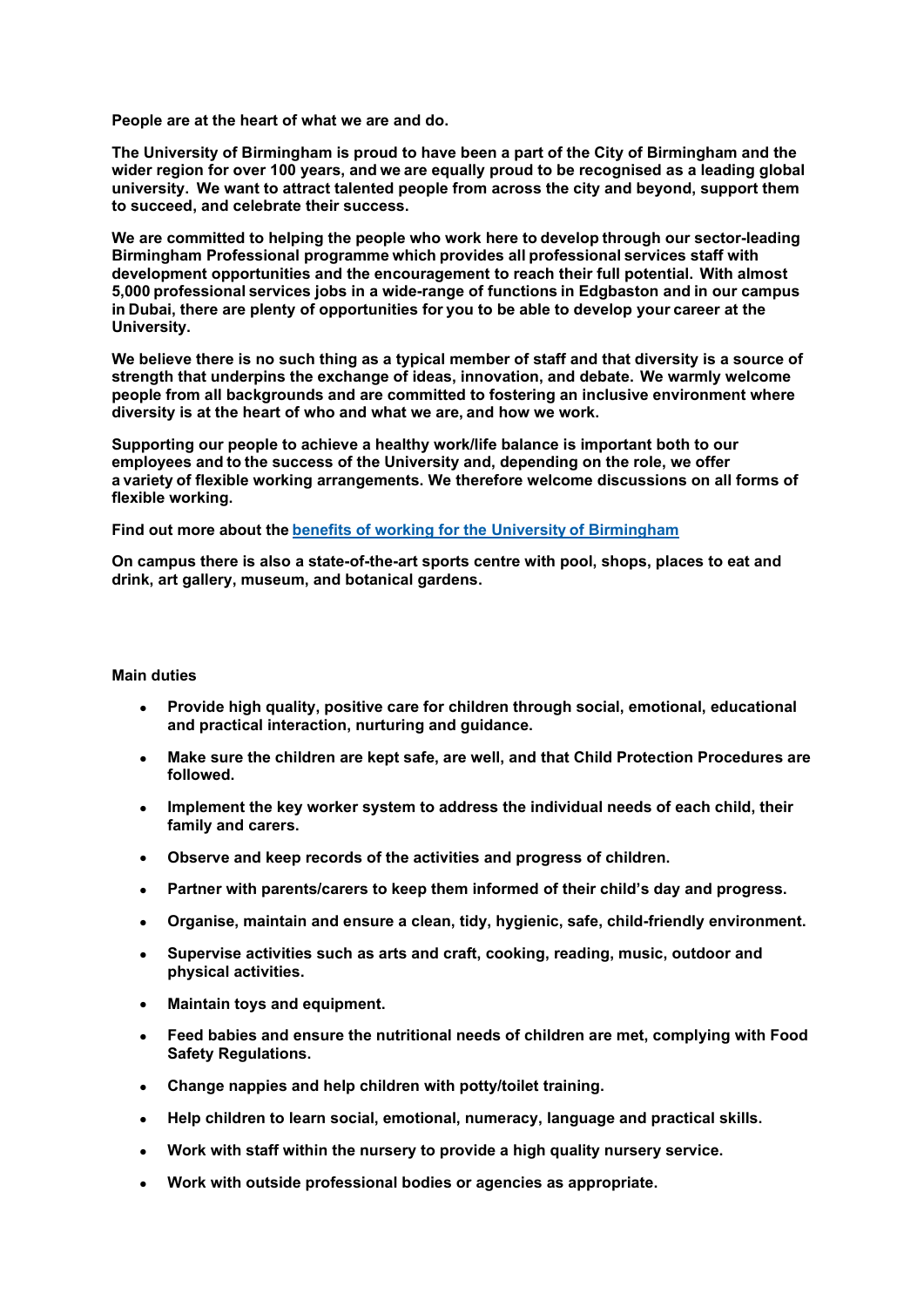- **Implement the daily routine of the nursery.**
- **Participate in meetings.**
- **Follow the nursery's practices, processes and procedures. E.g. positive behaviour management techniques.**
- **Learn about developments in childcare and undertake training as required.**
- **Ensure the health and safety of colleagues and children, complying with all Health and Safety requirements.**
- **Treat everyone with dignity and respect, supporting equality and valuing diversity.**
- **Undertake other duties as required.**
- **Highly organise in effectively co-ordinating the daily operation of your group, children's routines, parental wishes and staff resources.**
- **To undertake other duties which support the management and development of the day nursery.**
- **Show perspective parent and visitors around the premises.**
- **Support managerial decisions and directivies by participating in meetings, training sessions and guiding staff in new childcare initiatives.**
- **Take responsibility for the nursery in absence of the nursery manager and/or deputy.**

**Required Knowledge, Skills, Qualifications, Experience**

- **Childcare and Education NVQ Level 3 or working towards (soon to be quailified)**
- **GCSE English Language and Maths at Grade C or above**
- **Experience of working with children from birth to 5 years and positive behaviour management**
- **Knowledge of developments in early years education and willingness to undertake training**
- **Knowledge of legislation, regulations, inspection criteria and curriculum relevant to Early Years.**
- **Understanding of how to ensure health and safety and hygiene in a childcare setting**
- **Understanding of and commitment to Child Protection procedures**
- **Suitability and ability to care for children, including ability to deal with challenging behaviours.**
- **Ability to communicate well and work well with children and adults from diverse backgrounds.**
- **Ability to write legibly and present information well**
- **Ability to work well as part of a team**
- **Good organisational skills**
- **Ability to learn and understand how diversity considerations affect early years' childcare.**
- **Ability and willingness to take on duties as required**